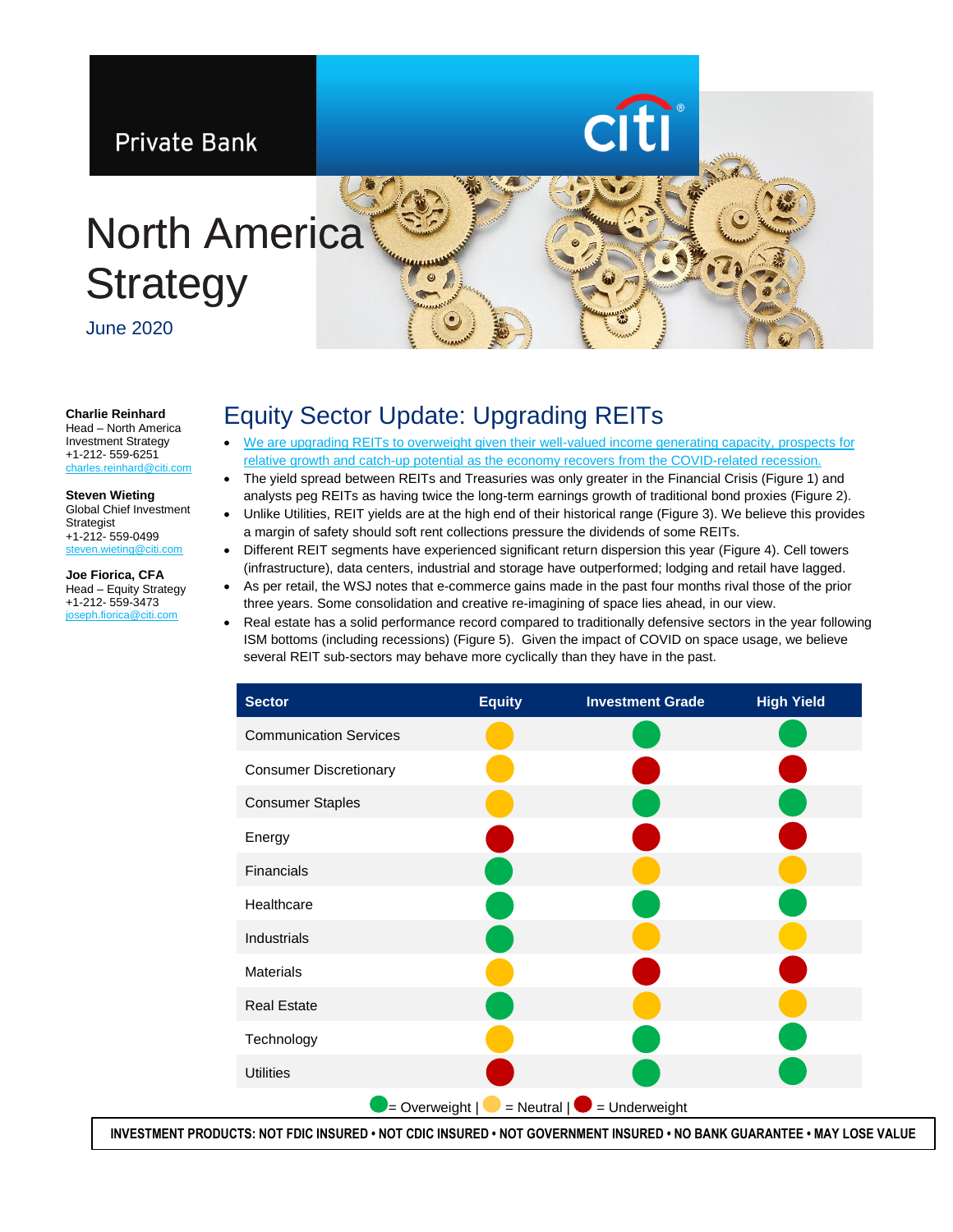



Source: Citi Private Bank (OCIS) and Factset as of June 19, 2020 Source: Citi Private Bank (OCIS) as of June 19, 2020

### **Figure 3 – Bond Proxy Dividend Yields and Historical Ranges Figure 4 – REIT Sub-Sector Returns**



Source: Citi Private Bank (OCIS) and Factset as of June 19, 2020 Source: Citi Private Bank (OCIS) as of June 19, 2020

**Figure 5 – 1-Year S&P 500 Sector Returns after Institute of Supply Management (ISM) bottoms since 1989**



Source: Factset as of May 31, 2020





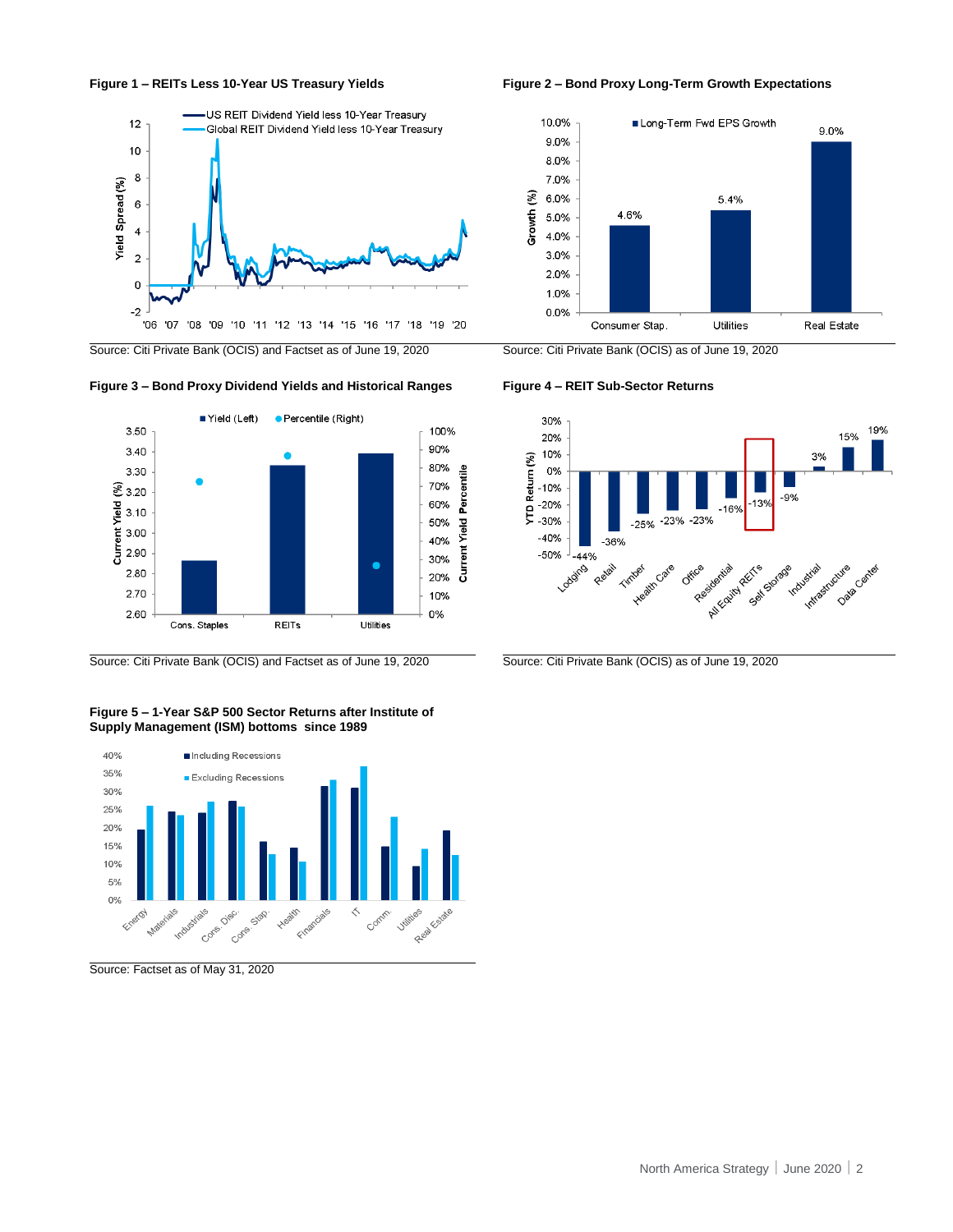| Figure 5: S&P 500 Sector Earnings, P/E Ratios and Momentum: We Rely Less on These Metrics, Which Each Have a |  |
|--------------------------------------------------------------------------------------------------------------|--|
| One-Third Weight in the Average Rank Column, Around Cycle Turning Points                                     |  |

| <b>Sector</b>      | <b>S&amp;P 500</b><br>Weight (%) | $(1)$ EPS<br>Growth 1<br>Year Ahead | Long-Term<br><b>Fwd EPS</b><br><b>Growth</b> | Fwd Price to (2) Fwd P/E YTD Total (3) 9-Month Avg Rank<br><b>Earnings</b> |       |          | Percentile Return (%) Momentum | (1, 2, 3) |
|--------------------|----------------------------------|-------------------------------------|----------------------------------------------|----------------------------------------------------------------------------|-------|----------|--------------------------------|-----------|
| Info Tech          | 26.9%                            | 8.0%                                | 12.9%                                        | 24.2                                                                       | 86%   | 14.9%    | 26.4%                          |           |
| <b>Health Care</b> | 14.4%                            | 7.5%                                | 9.0%                                         | 16.4                                                                       | 59%   | $-1.6%$  | 10.9%                          |           |
| Energy             | 2.9%                             | 289.9%                              | 2.9%                                         | $-115.6$                                                                   | $0\%$ | $-32.2%$ | $-30.8%$                       |           |
| Consumer Disc.     | 10.7%                            | 20.0%                               | 19.9%                                        | 49.6                                                                       | 100%  | 7.4%     | 10.4%                          |           |
|                    | Comms Services<br>10.9%          | 3.6%                                | 15.0%                                        | 22.3                                                                       | 94%   | 1.5%     | 7.1%                           |           |
| Consumer Stap.     | 7.0%                             | 3.3%                                | 4.6%                                         | 19.9                                                                       | 92%   | $-4.4%$  | 0.5%                           | 6         |
| Utilities          | 3.1%                             | 3.5%                                | 5.4%                                         | 17.9                                                                       | 91%   | $-7.7%$  | $-5.4%$                        | 6         |
| <b>Industrials</b> | 8.1%                             | $9.0\%$                             | $-7.8%$                                      | 25.5                                                                       | 100%  | $-13.3%$ | $-9.3%$                        | 8         |
| <b>Materials</b>   | 2.5%                             | 1.9%                                | 14.6%                                        | 21.7                                                                       | 97%   | $-7.5%$  | $-2.1%$                        |           |
| <b>Real Estate</b> | 2.9%                             | 0.8%                                | 9.0%                                         | 20.2                                                                       | 98%   | $-7.0\%$ | $-7.3%$                        | 10        |
| Financials         | 10.5%                            | $-2.1%$                             | 5.3%                                         | 15.1                                                                       | 92%   | $-20.9%$ | $-13.4%$                       | 10        |
| <b>S&amp;P 500</b> | 100%                             | 2.1%                                | 9.8%                                         | 21.9                                                                       | 98%   | $-2.7%$  | 5.2%                           |           |

Source: Factset as of June 19, 2020; Note: Shaded circles indicate overweight (green), neutral (yellow), and underweight (red)

Indices are unmanaged. An investor cannot invest directly in an index. They are shown for illustrative purposes only. Past performance is no guarantee of future returns. Real results may vary.

## **Figure 6: Largest US REITs by Category**

| <b>Name</b>                         | <b>Market Cap</b><br>(\$ millions) |
|-------------------------------------|------------------------------------|
| <b>Specialized REITs</b>            |                                    |
| American Tower Corp                 | 114,196                            |
| Crown Castle International Corp     | 68,868                             |
| Equinix Inc                         | 61,651                             |
| <b>Residential REITs</b>            |                                    |
| <b>Equity Residential</b>           | 23,049                             |
| AvalonBay Communities Inc           | 22,561                             |
| <b>Essex Property Trust Inc</b>     | 15,892                             |
| <b>Industrial REITs</b>             |                                    |
| Prologis Inc                        | 70,232                             |
| Duke Realty Corp                    | 13,472                             |
| <b>Retail REITs</b>                 |                                    |
| Realty Income Corp                  | 21,769                             |
| Simon Property Group Inc            | 21,696                             |
| <b>Regency Centers Corp</b>         | 7,887                              |
| <b>Health Care REITs</b>            |                                    |
| Welltower Inc                       | 23,300                             |
| Healthpeak Properties Inc           | 15,072                             |
| Ventas Inc                          | 14,680                             |
| Office REITs                        |                                    |
| Alexandria Real Estate Equities Inc | 21,483                             |
| <b>Boston Properties Inc</b>        | 14,734                             |
| <b>Vornado Realty Trust</b>         | 7,652                              |

Source: Bloomberg as of June 19, 2020. Note: For illustrative purposes only. This is neither a solicitation to buy nor a recommendation to sell any of the aforementioned securities.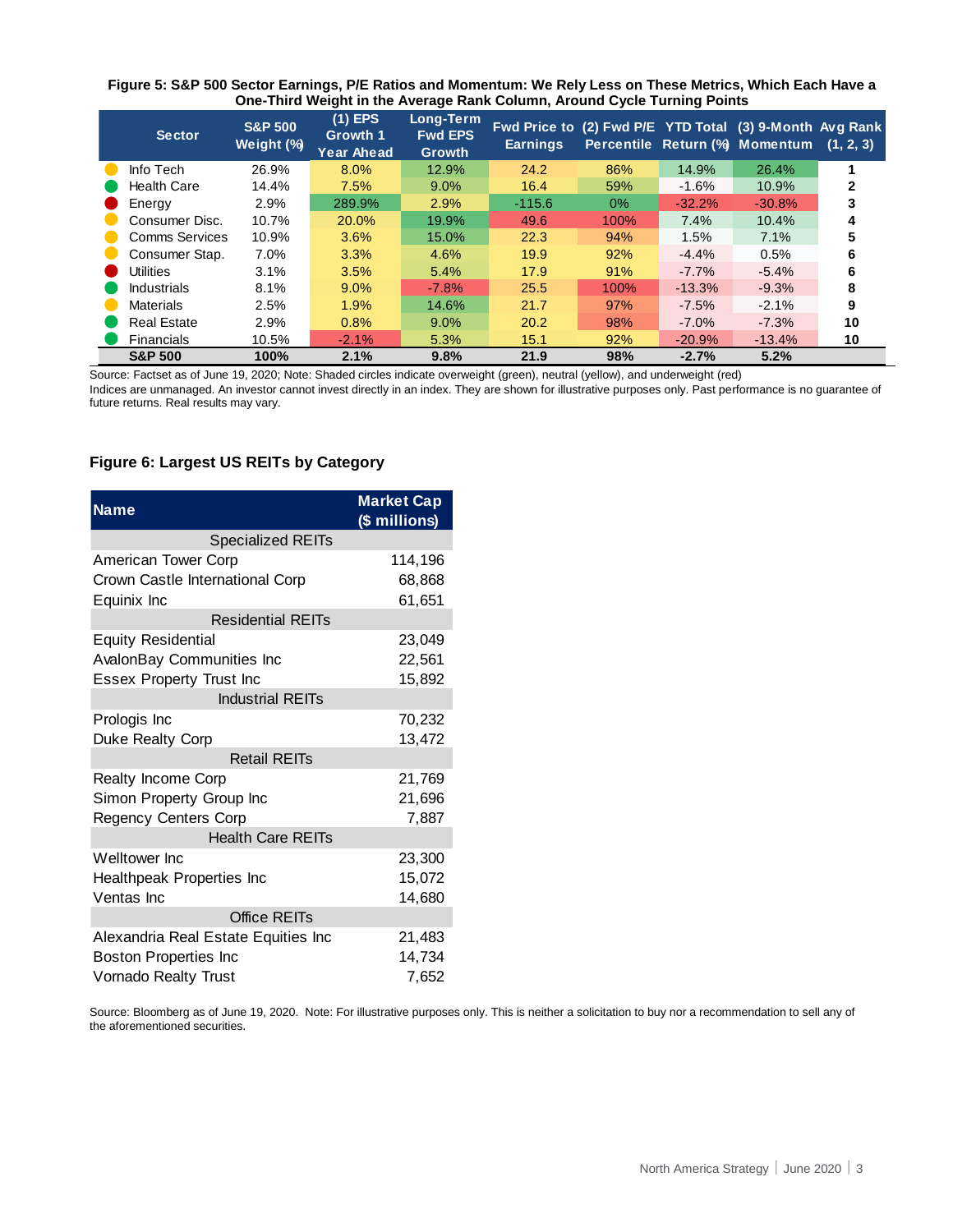# Asset Allocation Definitions

| Asset classes                                   | Benchmarked against                                                                                                                                                                                                                                                                                                                                                                                                                                                                                                                                                                                                                          |
|-------------------------------------------------|----------------------------------------------------------------------------------------------------------------------------------------------------------------------------------------------------------------------------------------------------------------------------------------------------------------------------------------------------------------------------------------------------------------------------------------------------------------------------------------------------------------------------------------------------------------------------------------------------------------------------------------------|
| Global equities                                 | MSCI All Country World Index, which represents 48 developed and emerging equity markets. Index components<br>are weighted by market capitalization.                                                                                                                                                                                                                                                                                                                                                                                                                                                                                          |
| Global bonds                                    | Barclays Capital Multiverse (Hedged) Index, which contains the government -related portion of the Multiverse<br>Index, and accounts for approximately 14% of the larger index.                                                                                                                                                                                                                                                                                                                                                                                                                                                               |
| Hedge funds                                     | HFRX Global Hedge Fund Index, which is designed to be representative of the overall composition of the hedge<br>fund universe. It comprises all eligible hedge fund strategies; including but not limited to convertible arbitrage,<br>distressed securities, equity hedge, equity market neutral, event driven, macro, merger arbitrage and relative value<br>arbitrage. The strategies are asset-weighted based on the distribution of assets in the hedge fund industry.                                                                                                                                                                  |
| Commodities                                     | Dow Jones-UBS Commodity Index, which is composed of futures contracts on physical commodities traded on US<br>exchanges, with the exception of aluminum, nickel and zinc, which trade on the London Metal Exchange (LME).<br>The major commodity sectors are represented including energy, petroleum, precious metals, industrial metals,<br>grains, livestock, softs, agriculture and ex-energy.<br>The Thomson Reuters / Core Commodity Index is designed to provide timely and accurate representation of a<br>long-only, broadly diversified investment in commodities through a transparent and disciplined calculation<br>methodology. |
| Cash                                            | Three-month LIBOR, which is the interest rates that banks charge each other in the international inter-bank market<br>for three-month loans (usually denominated in Eurodollars).                                                                                                                                                                                                                                                                                                                                                                                                                                                            |
| <b>Equities</b>                                 |                                                                                                                                                                                                                                                                                                                                                                                                                                                                                                                                                                                                                                              |
| Developed market<br>large cap                   | MSCI World Large Cap Index, which is free-float adjusted and weighted by market capitalization. The index is<br>designed to measure the equity market performance of the large cap stocks in 23 developed markets. Large cap is<br>defined as stocks representing roughly 70% of each market's capitalization.                                                                                                                                                                                                                                                                                                                               |
| US                                              | Standard & Poor's 500 Index, which is a capitalization-weighted index that includes a representative sample of 500<br>leading companies in leading industries of the US economy. Although the S&P 500 focuses on the large cap<br>segment of the market, with over 80% coverage of US equities, it is also an ideal proxy for the total market.                                                                                                                                                                                                                                                                                              |
| Europe ex UK                                    | MSCI Europe ex UK Large Cap Index, which is free-float adjusted and weighted by market capitalization. The<br>index is designed to measure large cap stock performance in each of Europe's developed markets, except for the<br>UK.                                                                                                                                                                                                                                                                                                                                                                                                          |
| UK                                              | MSCI UK Large Cap Index, which is free-float adjusted and weighted by market capitalization. The index is<br>designed to measure large cap stock performance in the UK.                                                                                                                                                                                                                                                                                                                                                                                                                                                                      |
| Japan                                           | MSCI Japan Large Cap Index, which is free-float adjusted and weighted by market capitalization. The index is<br>designed to measure large cap stock performance in Japan.                                                                                                                                                                                                                                                                                                                                                                                                                                                                    |
| Asia Pacific<br>ex Japan                        | MSCI Asia Pacific ex Japan Large Cap Index, which is free-float adjusted and weighted by market capitalization.<br>The index is designed to measure the performance of large cap stocks in Australia, Hong Kong, New Zealand<br>and Singapore.                                                                                                                                                                                                                                                                                                                                                                                               |
| Developed market<br>small and mid-cap<br>(SMID) | MSCI World Small Cap Index, which is a capitalization-weighted index that measures small cap stock performance<br>in 23 developed equity markets.                                                                                                                                                                                                                                                                                                                                                                                                                                                                                            |
| Emerging market                                 | MSCI Emerging Markets Index, which is free-float adjusted and weighted by market capitalization. The index is<br>designed to measure equity market performance of 24 emerging markets.                                                                                                                                                                                                                                                                                                                                                                                                                                                       |
| <b>Bonds</b>                                    |                                                                                                                                                                                                                                                                                                                                                                                                                                                                                                                                                                                                                                              |
| Developed sovereign                             | Citi World Government Bond Index (WGBI), which consists of the major global investment grade government bond<br>markets and is composed of sovereign debt, denominated in the domestic currency. To join the WGBI, the market<br>must satisfy size, credit and barriers-to-entry requirements. In order to ensure that the WGBI remains an<br>investment grade benchmark, a minimum credit quality of BBB-/Baa3 by either S&P or Moody's is imposed. The<br>index is rebalanced monthly.                                                                                                                                                     |
| Emerging sovereign                              | Citi Emerging Market Sovereign Bond Index (ESBI), which includes Brady bonds and US dollar -denominated<br>emerging market sovereign debt issued in the global, Yankee and Eurodollar markets, excluding loans. It is<br>composed of debt in Africa, Asia, Europe and Latin America. We classify an emerging market as a sovereign with<br>a maximum foreign debt rating of BBB+/Baa1 by S&P or Moody's. Defaulted issues are excluded.                                                                                                                                                                                                      |
| Supranationals                                  | Citi World Broad Investment Grade Index (WBIG)—Government Related, which is a subsector of the WBIG. The<br>index includes fixed rate investment grade agency, supranational and regional government debt, denominated in<br>the domestic currency. The index is rebalanced monthly.                                                                                                                                                                                                                                                                                                                                                         |
| Corporate<br>investment grade                   | Citi World Broad Investment Grade Index (WBIG)—Corporate, which is a subsector of the WBIG. The index<br>includes fixed rate global investment grade corporate debt within the finance, industrial and utility sectors,<br>denominated in the domestic currency. The index is rebalanced monthly.                                                                                                                                                                                                                                                                                                                                            |
| Corporate<br>high yield                         | Bloomberg Barclays Global High Yield Corporate Index. Provides a broad-based measure of the global high yield<br>fixed income markets. It is also a component of the Multiverse Index and the Global Aggregate Index.                                                                                                                                                                                                                                                                                                                                                                                                                        |
| Securitized                                     | Citi World Broad Investment Grade Index (WBIG)—Securitized, which is a subsector of the WBIG. The index<br>includes global investment grade collateralized debt denominated in the domestic currency, including mortgage -<br>backed securities, covered bonds (Pfandbriefe) and asset-backed securities. The index is rebalanced monthly.                                                                                                                                                                                                                                                                                                   |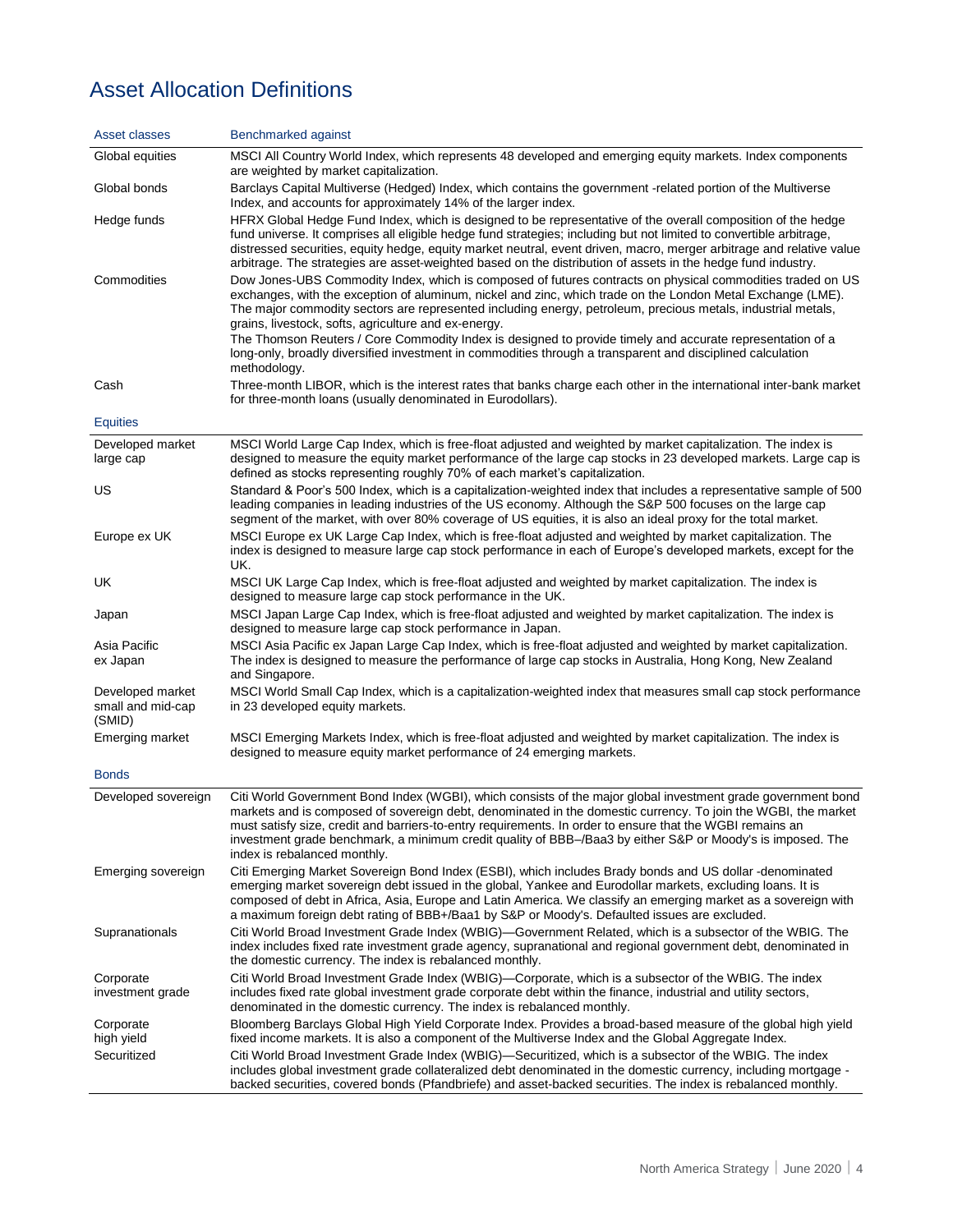# **Disclosures**

**In any instance where distribution of this communication ("Communication") is subject to the rules of the US Commodity Futures Trading Commission ("CFTC"), this communication constitutes an invitation to consider entering into a derivatives transaction under US CFTC Regulations §§ 1.71 and 23.605, where applicable, but is not a binding offer to buy/sell any financial instrument.**

This Communication is prepared by Citi Private Bank ("CPB"), a business of Citigroup, Inc. ("Citigroup"), which provides its clients access to a broad array of products and services available through Citigroup, its bank and non-bank affiliates worldwide (collectively, "Citi"). Not all products and services are provided by all affiliates, or are available at all locations.

CPB personnel are not research analysts, and the information in this Communication is not intended to constitute "research", as that term is defined by applicable regulations. Unless otherwise indicated, any reference to a research report or research recommendation is not intended to represent the whole report and is not in itself considered a recommendation or research report.

**This Communication is provided for information and discussion purposes only, at the recipient's request. The recipient should notify CPB immediately should it at any time wish to cease being provided with such information.** Unless otherwise indicated, (i) it does not constitute an offer or recommendation to purchase or sell any security, financial instrument or other product or service, or to attract any funding or deposits, and (ii) it does not constitute a solicitation if it is not subject to the rules of the CFTC (but see discussion above regarding communication subject to CFTC rules) and (iii) it is not intended as an official confirmation of any transaction.

Unless otherwise expressly indicated, this Communication does not take into account the investment objectives, risk profile or financial situation of any particular person and as such, investments mentioned in this document may not be suitable for all investors. Citi is not acting as an investment or other advisor, fiduciary or agent. The information contained herein is not intended to be an exhaustive discussion of the strategies or concepts mentioned herein or tax or legal advice. Recipients of this Communication should obtain advice based on their own individual circumstances from their own tax, financial, legal and other advisors about the risks and merits of any transaction before making an investment decision, and only make such decisions on the basis of their own objectives, experience, risk profile and resources.

The information contained in this Communication is based on generally available information and, although obtained from sources believed by Citi to be reliable, its accuracy and completeness cannot be assured, and such information may be incomplete or condensed. Any assumptions or information contained in this Communication constitute a judgment only as of the date of this document or on any specified dates and is subject to change without notice. Insofar as this Communication may contain historical and forward looking information, past performance is neither a guarantee nor an indication of future results, and future results may not meet expectations due to a variety of economic, market and other factors. Further, any projections of potential risk or return are illustrative and should not be taken as limitations of the maximum possible loss or gain. Any prices, values or estimates provided in this Communication (other than those that are identified as being historical) are indicative only, may change without notice and do not represent firm quotes as to either price or size, nor reflect the value Citi may assign a security in its inventory. Forward looking information does not indicate a level at which Citi is prepared to do a trade and may not account for all relevant assumptions and future conditions. Actual conditions may vary substantially from estimates which could have a negative impact on the value of an instrument.

Views, opinions and estimates expressed herein may differ from the opinions expressed by other Citi businesses or affiliates, and are not intended to be a forecast of future events, a guarantee of future results, or investment advice, and are subject to change without notice based on market and other conditions. Citi is under no duty to update this document and accepts no liability for any loss (whether direct, indirect or consequential) that may arise from any use of the information contained in or derived from this Communication.

Investments in financial instruments or other products carry significant risk, including the possible loss of the principal amount invested. Financial instruments or other products denominated in a foreign currency are subject to exchange rate fluctuations, which may have an adverse effect on the price or value of an investment in such products. This Communication does not purport to identify all risks or material considerations which may be associated with entering into any transaction.

Structured products can be highly illiquid and are not suitable for all investors. Additional information can be found in the disclosure documents of the issuer for each respective structured product described herein. Investing in structured products is intended only for experienced and sophisticated investors who are willing and able to bear the high economic risks of such an investment. Investors should carefully review and consider potential risks before investing.

OTC derivative transactions involve risk and are not suitable for all investors. Investment products are not insured, carry no bank or government guarantee and may lose value. Before entering into these transactions, you should: (i) ensure that you have obtained and considered relevant information from independent reliable sources concerning the financial, economic and political conditions of the relevant markets; (ii) determine that you have the necessary knowledge, sophistication and experience in financial, business and investment matters to be able to evaluate the risks involved, and that you are financially able to bear such risks; and (iii) determine, having considered the foregoing points, that capital markets transactions are suitable and appropriate for your financial, tax, business and investment objectives.

This material may mention options regulated by the US Securities and Exchange Commission. Before buying or selling options you should obtain and review the current version of the Options Clearing Corporation booklet, Characteristics and Risks of Standardized Options. A copy of the booklet can be obtained upon request from Citigroup Global Markets Inc., 390 Greenwich Street, 3rd Floor, New York, NY 10013 or by clicking the following links,

<http://www.theocc.com/components/docs/riskstoc.pdf> and

[http://www.theocc.com/components/docs/about/publications/november\\_2012\\_supplement.pdf](http://www.theocc.com/components/docs/about/publications/november_2012_supplement.pdf) and [https://www.theocc.com/components/docs/about/publications/october\\_2018\\_supplement.pdf](https://www.theocc.com/components/docs/about/publications/october_2018_supplement.pdf#_blank)

If you buy options, the maximum loss is the premium. If you sell put options, the risk is the entire notional below the strike. If you sell call options, the risk is unlimited. The actual profit or loss from any trade will depend on the price at which the trades are executed. The prices used herein are historical and may not be available when you order is entered. Commissions and other transaction costs are not considered in these examples. Option trades in general and these trades in particular may not be appropriate for every investor. Unless noted otherwise, the source of all graphs and tables in this report is Citi. Because of the importance of tax considerations to all option transactions, the investor considering options should consult with his/her tax advisor as to how their tax situation is affected by the outcome of contemplated options transactions.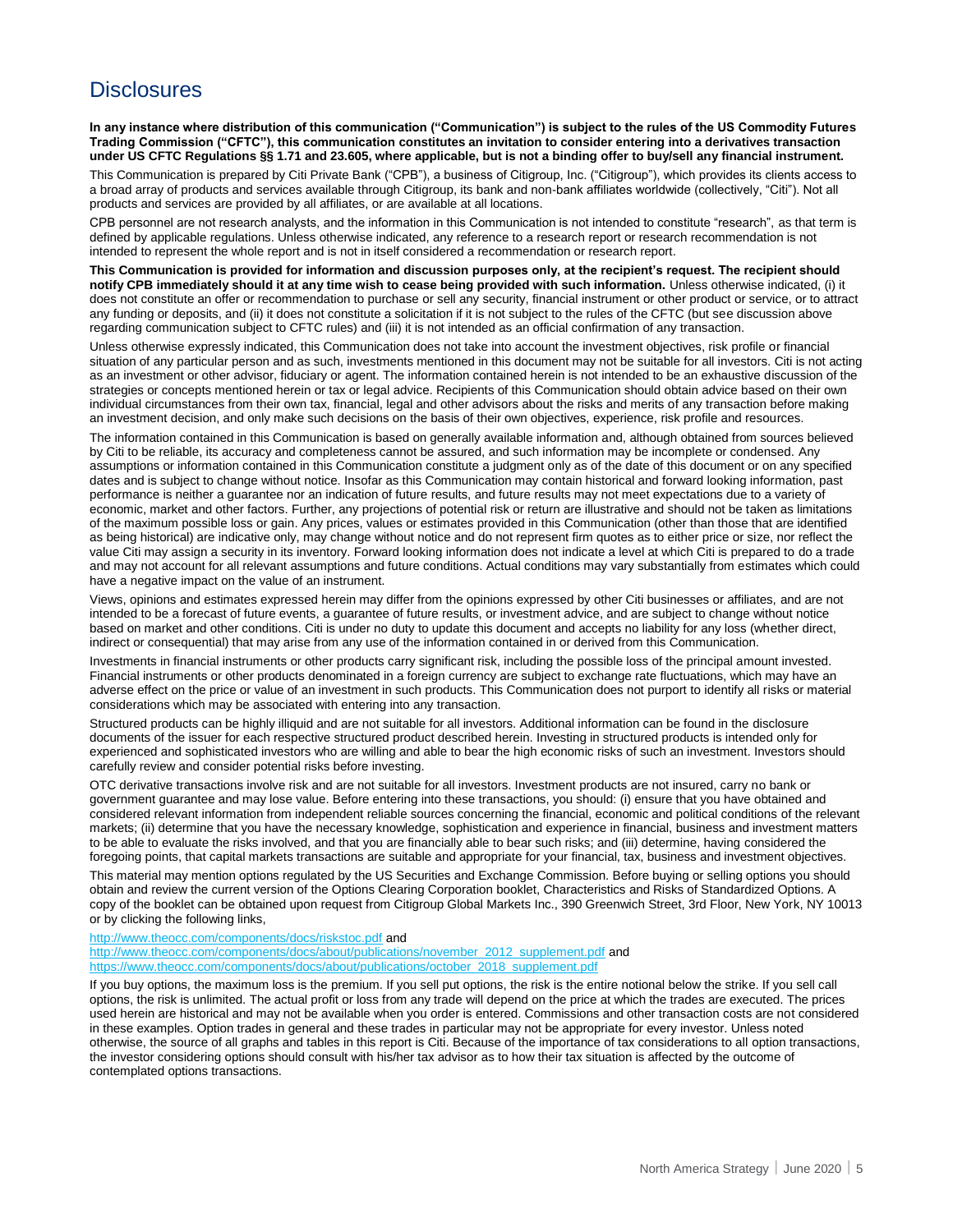None of the financial instruments or other products mentioned in this Communication (unless expressly stated otherwise) is (i) insured by the Federal Deposit Insurance Corporation or any other governmental authority, or (ii) deposits or other obligations of, or guaranteed by, Citi or any other insured depository institution.

Citi often acts as an issuer of financial instruments and other products, acts as a market maker and trades as principal in many different financial instruments and other products, and can be expected to perform or seek to perform investment banking and other services for the issuer of such financial instruments or other products. The author of this Communication may have discussed the information contained therein with others within or outside Citi, and the author and/or such other Citi personnel may have already acted on the basis of this information (including by trading for Citi's proprietary accounts or communicating the information contained herein to other customers of Citi). Citi, Citi's personnel (including those with whom the author may have consulted in the preparation of this communication), and other customers of Citi may be long or short the financial instruments or other products referred to in this Communication, may have acquired such positions at prices and market conditions that are no longer available, and may have interests different from or adverse to your interests.

IRS Circular 230 Disclosure: Citi and its employees are not in the business of providing, and do not provide, tax or legal advice to any taxpayer outside Citi. Any statement in this Communication regarding tax matters is not intended or written to be used, and cannot be used or relied upon, by any taxpayer for the purpose of avoiding tax penalties. Any such taxpayer should seek advice based on the taxpayer's particular circumstances from an independent tax advisor.

Neither Citi nor any of its affiliates can accept responsibility for the tax treatment of any investment product, whether or not the investment is purchased by a trust or company administered by an affiliate of Citi. Citi assumes that, before making any commitment to invest, the investor and (where applicable, its beneficial owners) have taken whatever tax, legal or other advice the investor/beneficial owners consider necessary and have arranged to account for any tax lawfully due on the income or gains arising from any investment product provided by Citi.

This Communication is for the sole and exclusive use of the intended recipients, and may contain information proprietary to Citi which may not be reproduced or circulated in whole or in part without Citi's prior consent. The manner of circulation and distribution may be restricted by law or regulation in certain countries. Persons who come into possession of this document are required to inform themselves of, and to observe such restrictions. Citi accepts no liability whatsoever for the actions of third parties in this respect. Any unauthorized use, duplication, or disclosure of this document is prohibited by law and may result in prosecution.

Other businesses within Citigroup Inc. and affiliates of Citigroup Inc. may give advice, make recommendations, and take action in the interest of their clients, or for their own accounts, that may differ from the views expressed in this document. All expressions of opinion are current as of the date of this document and are subject to change without notice. Citigroup Inc. is not obligated to provide updates or changes to the information contained in this document.

The expressions of opinion are not intended to be a forecast of future events or a guarantee of future results. Past performance is not a guarantee of future results. Real results may vary.

Although information in this document has been obtained from sources believed to be reliable, Citigroup Inc. and its affiliates do not guarantee its accuracy or completeness and accept no liability for any direct or consequential losses arising from its use. Throughout this publication where charts indicate that a third party (parties) is the source, please note that the attributed may refer to the raw data received from such parties. No part of this document may be copied, photocopied or duplicated in any form or by any means, or distributed to any person that is not an employee, officer, director, or authorized agent of the recipient without Citigroup Inc.'s prior written consent.

Citigroup Inc. may act as principal for its own account or as agent for another person in connection with transactions placed by Citigroup Inc. for its clients involving securities that are the subject of this document or future editions of the Quadrant.

Bonds are affected by a number of risks, including fluctuations in interest rates, credit risk and prepayment risk. In general, as prevailing interest rates rise, fixed income securities prices will fall. Bonds face credit risk if a decline in an issuer's credit rating, or creditworthiness, causes a bond's price to decline. High yield bonds are subject to additional risks such as increased risk of default and greater volatility because of the lower credit quality of the issues. Finally, bonds can be subject to prepayment risk. When interest rates fall, an issuer may choose to borrow money at a lower interest rate, while paying off its previously issued bonds. As a consequence, underlying bonds will lose the interest payments from the investment and will be forced to reinvest in a market where prevailing interest rates are lower than when the initial investment was made.

#### **Bond rating equivalence**

Direct and for numeric symbols used to give indications of relative credit quality. In the municipal market, these designations are published by<br>the rating services. Internal ratings are also used by other market participa

| <b>Rating agencies</b> |                                        |                                  |  |  |
|------------------------|----------------------------------------|----------------------------------|--|--|
| Moody's <sup>1</sup>   | <b>Standard and Poor's<sup>2</sup></b> | <b>Fitch Ratings<sup>2</sup></b> |  |  |
|                        |                                        |                                  |  |  |
| Aaa                    | AAA                                    | <b>AAA</b>                       |  |  |
| Aa                     | AA                                     | AA                               |  |  |
| A                      | $\mathsf{A}$                           | $\mathsf{A}$                     |  |  |
| Baa                    | <b>BBB</b>                             | <b>BBB</b>                       |  |  |
|                        |                                        |                                  |  |  |
| Ba                     | <b>BB</b>                              | <b>BB</b>                        |  |  |
| B                      | в                                      | B                                |  |  |
| Caa                    | <b>CCC</b>                             | <b>CCC</b>                       |  |  |
| Ca                     | cc                                     | CC.                              |  |  |
| $\mathsf{C}$           | D                                      | C                                |  |  |
| C                      | D                                      | D                                |  |  |
|                        |                                        |                                  |  |  |

The ratings from Aa to Ca by Moody's may be modified by the addition of a 1, 2, or 3 to show relative standing within the category.<br>The ratings from AA to CC by Standard and Poor's and Fitch Ratings may be modified by the within the category

(MLP's) - Energy Related MLPs May Exhibit High Volatility. While not historically very volatile, in certain market environments Energy Related MLPS may exhibit high volatility.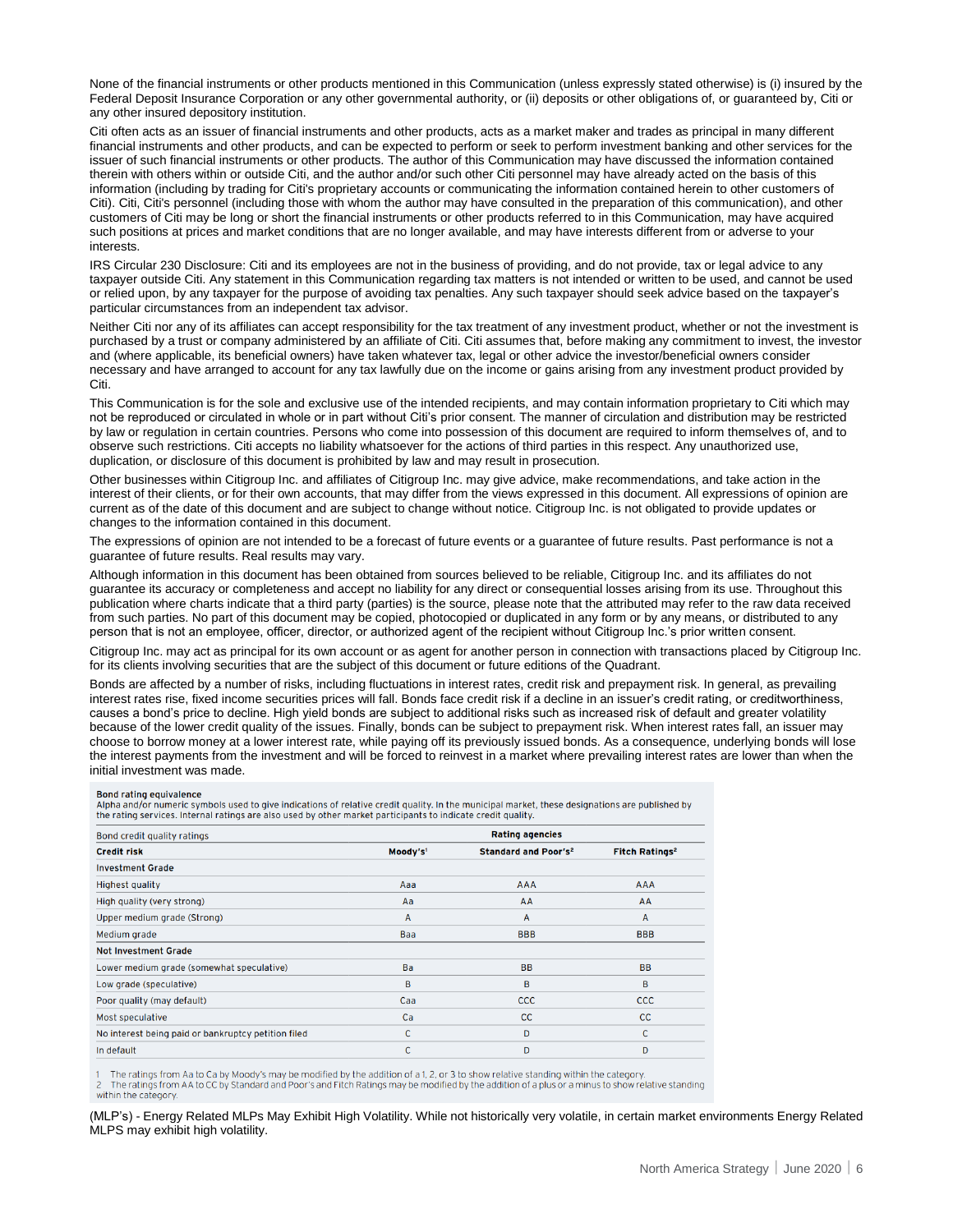Changes in Regulatory or Tax Treatment of Energy Related MLPs. If the IRS changes the current tax treatment of the master limited partnerships included in the Basket of Energy Related MLPs thereby subjecting them to higher rates of taxation, or if other regulatory authorities enact regulations which negatively affect the ability of the master limited partnerships to generate income or distribute dividends to holders of common units, the return on the Notes, if any, could be dramatically reduced. Investment in a basket of Energy Related MLPs may expose the investor to concentration risk due to industry, geographical, political, and regulatory concentration.

Mortgage-backed securities ("MBS"), which include collateralized mortgage obligations ("CMOs"), also referred to as real estate mortgage investment conduits ("REMICs"), may not be suitable for all investors. There is the possibility of early return of principal due to mortgage prepayments, which can reduce expected yield and result in reinvestment risk. Conversely, return of principal may be slower than initial prepayment speed assumptions, extending the average life of the security up to its listed maturity date (also referred to as extension risk).

Additionally, the underlying collateral supporting non-Agency MBS may default on principal and interest payments. In certain cases, this could cause the income stream of the security to decline and result in loss of principal. Further, an insufficient level of credit support may result in a downgrade of a mortgage bond's credit rating and lead to a higher probability of principal loss and increased price volatility. Investments in subordinated MBS involve greater credit risk of default than the senior classes of the same issue. Default risk may be pronounced in cases where the MBS security is secured by, or evidencing an interest in, a relatively small or less diverse pool of underlying mortgage loans.

MBS are also sensitive to interest rate changes which can negatively impact the market value of the security. During times of heightened volatility, MBS can experience greater levels of illiquidity and larger price movements. Price volatility may also occur from other factors including, but not limited to, prepayments, future prepayment expectations, credit concerns, underlying collateral performance and technical changes in the market.

Alternative investments referenced in this report are speculative and entail significant risks that can include losses due to leveraging or other speculative investment practices, lack of liquidity, volatility of returns, restrictions on transferring interests in the fund, potential lack of diversification, absence of information regarding valuations and pricing, complex tax structures and delays in tax reporting, less regulation and higher fees than mutual funds and advisor risk.

Asset allocation does not assure a profit or protect against a loss in declining financial markets.

The indexes are unmanaged. An investor cannot invest directly in an index. They are shown for illustrative purposes only and do not represent the performance of any specific investment. Index returns do not include any expenses, fees or sales charges, which would lower performance.

Past performance is no guarantee of future results.

International investing entails greater risk, as well as greater potential rewards compared to US investing. These risks include political and economic uncertainties of foreign countries as well as the risk of currency fluctuations. These risks are magnified in countries with emerging markets, since these countries may have relatively unstable governments and less established markets and economics.

Investing in smaller companies involves greater risks not associated with investing in more established companies, such as business risk, significant stock price fluctuations and illiquidity.

Factors affecting commodities generally, index components composed of futures contracts on nickel or copper, which are industrial metals, may be subject to a number of additional factors specific to industrial metals that might cause price volatility. These include changes in the level of industrial activity using industrial metals (including the availability of substitutes such as manmade or synthetic substitutes); disruptions in the supply chain, from mining to storage to smelting or refining; adjustments to inventory; variations in production costs, including storage, labor and energy costs; costs associated with regulatory compliance, including environmental regulations; and changes in industrial, government and consumer demand, both in individual consuming nations and internationally. Index components concentrated in futures contracts on agricultural products, including grains, may be subject to a number of additional factors specific to agricultural products that might cause price volatility. These include weather conditions, including floods, drought and freezing conditions; changes in government policies; planting decisions; and changes in demand for agricultural products, both with end users and as inputs into various industries.

The information contained herein is not intended to be an exhaustive discussion of the strategies or concepts mentioned herein or tax or legal advice. Readers interested in the strategies or concepts should consult their tax, legal, or other advisors, as appropriate.

Diversification does not guarantee a profit or protect against loss. Different asset classes present different risks.

Citi Private Bank is a business of Citigroup Inc. ("Citigroup"), which provides its clients access to a broad array of products and services available through bank and non-bank affiliates of Citigroup. Not all products and services are provided by all affiliates or are available at all locations. In the U.S., investment products and services are provided by Citigroup Global Markets Inc. ("CGMI"), member FINRA and SIPC, and Citi Private Advisory, LLC ("Citi Advisory"), member FINRA and SIPC. CGMI accounts are carried by Pershing LLC, member FINRA, NYSE, SIPC. Citi Advisory acts as distributor of certain alternative investment products to clients of Citi Private Bank. CGMI, Citi Advisory and Citibank, N.A. are affiliated companies under the common control of Citigroup.

Outside the U.S., investment products and services are provided by other Citigroup affiliates. Investment Management services (including portfolio management) are available through CGMI, Citi Advisory, Citibank, N.A. and other affiliated advisory businesses. These Citigroup affiliates, including Citi Advisory, will be compensated for the respective investment management, advisory, administrative, distribution and placement services they may provide.

**Citibank, N.A., Hong Kong / Singapore organised under the laws of U.S.A. with limited liability.** This communication is distributed in Hong Kong by Citi Private Bank operating through Citibank N.A., Hong Kong Branch, which is registered in Hong Kong with the Securities and Futures Commission for Type 1 (dealing in securities), Type 4 (advising on securities), Type 6 (advising on corporate finance) and Type 9 (asset management) regulated activities with CE No: (AAP937) or in Singapore by Citi Private Bank operating through Citibank, N.A., Singapore Branch which is regulated by the Monetary Authority of Singapore. Any questions in connection with the contents in this communication should be directed to registered or licensed representatives of the relevant aforementioned entity. The contents of this communication have not been reviewed by any regulatory authority in Hong Kong or any regulatory authority in Singapore. This communication contains confidential and proprietary information and is intended only for recipient in accordance with accredited investors requirements in Singapore (as defined under the Securities and Futures Act (Chapter 289 of Singapore) (the "Act" )) and professional investors requirements in Hong Kong(as defined under the Hong Kong Securities and Futures Ordinance and its subsidiary legislation). For regulated asset management services, any mandate will be entered into only with Citibank, N.A., Hong Kong Branch and/or Citibank, N.A. Singapore Branch, as applicable. Citibank, N.A., Hong Kong Branch or Citibank, N.A., Singapore Branch may sub-delegate all or part of its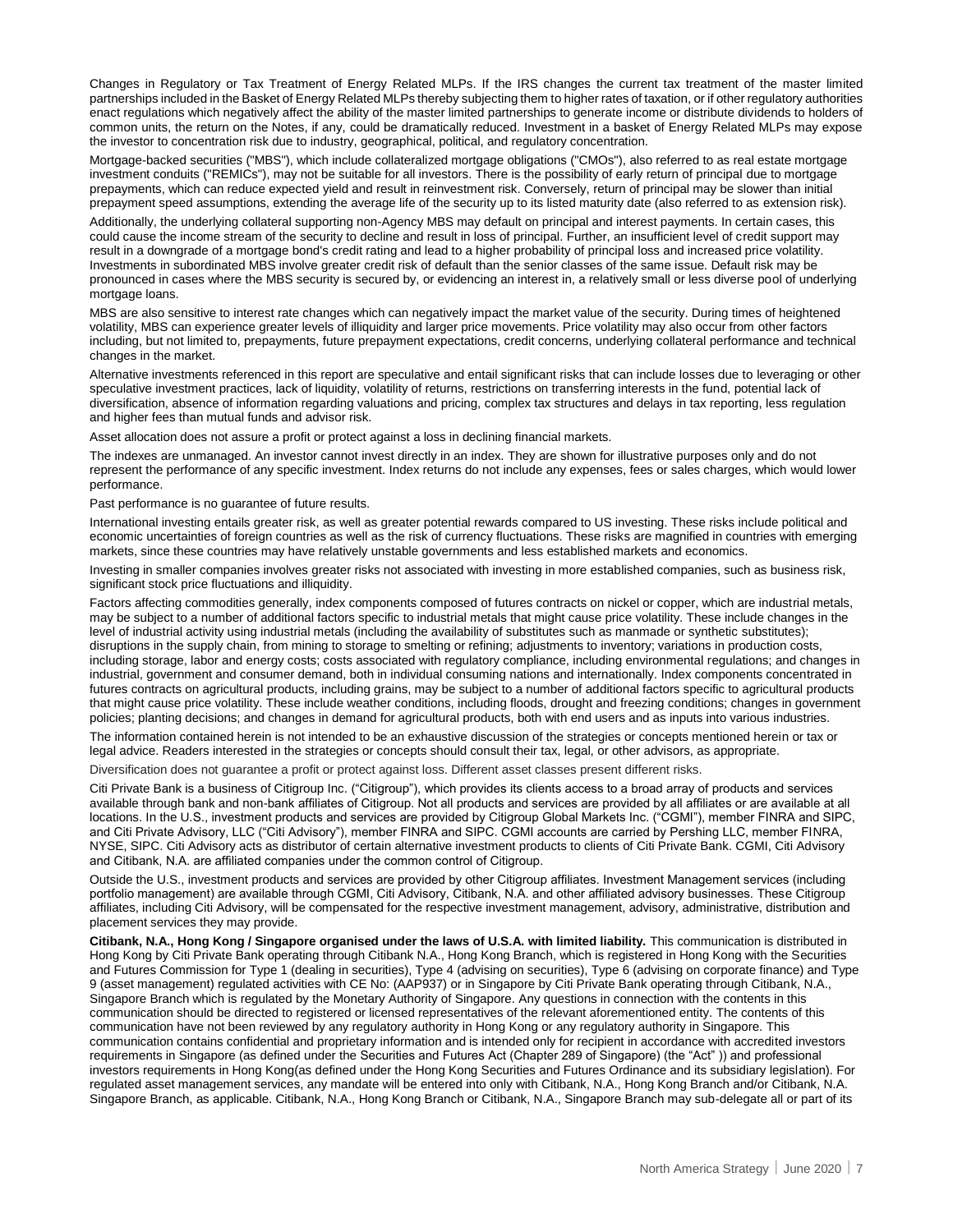mandate to another Citigroup affiliate or other branch of Citibank, N.A. Any references to named portfolio managers are for your information only, and this communication shall not be construed to be an offer to enter into any portfolio management mandate with any other Citigroup affiliate or other branch of Citibank, N.A. and, at no time will any other Citigroup affiliate or other branch of Citibank, N.A. or any other Citigroup affiliate enter into a mandate relating to the above portfolio with you. To the extent this communication is provided to clients who are booked and/or managed in Hong Kong: No other statement(s) in this communication shall operate to remove, exclude or restrict any of your rights or obligations of Citibank under applicable laws and regulations. Citibank, N.A., Hong Kong Branch does not intend to rely on any provisions herein which are inconsistent with its obligations under the Code of Conduct for Persons Licensed by or Registered with the Securities and Futures Commission, or which mis-describes the actual services to be provided to you.

Citibank, N.A. is incorporated in the United States of America and its principal regulators are the US Office of the Comptroller of Currency and Federal Reserve under US laws, which differ from Australian laws. Citibank, N.A. does not hold an Australian Financial Services Licence under the Corporations Act 2001 as it enjoys the benefit of an exemption under ASIC Class Order CO 03/1101 (remade as ASIC Corporations (Repeal and Transitional) Instrument 2016/396 and extended by ASIC Corporations (Amendment) Instrument 2018/807).

In the United Kingdom, Citibank N.A., London Branch (registered branch number BR001018), Citigroup Centre, Canada Square, Canary Wharf, London, E14 5LB, is authorised and regulated by the Office of the Comptroller of the Currency (USA) and authorised by the Prudential Regulation Authority. Subject to regulation by the Financial Conduct Authority and limited regulation by the Prudential Regulation Authority. Details about the extent of our regulation by the Prudential Regulation Authority are available from us on request. The contact number for Citibank N.A., London Branch is +44 (0)20 7508 8000.

Citibank Europe plc is registered in Ireland with company registration number 132781. It is regulated by the Central Bank of Ireland under the reference number C26553 and supervised by the European Central Bank. Its registered office is at 1 North Wall Quay, Dublin 1, Ireland. Ultimately owned by Citigroup Inc., New York, USA. Citibank Europe plc, UK Branch is registered as a branch in the register of companies for England and Wales with registered branch number BR017844. Its registered address is Citigroup Centre, Canada Square, Canary Wharf, London E14 5LB. VAT No.: GB 429 6256 29. It is authorised by the Central Bank of Ireland and by the Prudential Regulation Authority. It is subject to supervision by the Central Bank of Ireland, and subject to limited regulation by the Financial Conduct Authority and the Prudential Regulation Authority. Details about the extent of our authorisation and regulation by the Prudential Regulation Authority, and regulation by the Financial Conduct Authority are available from us on request.

Citibank Europe plc, Luxembourg Branch is a branch of Citibank Europe plc with trade and companies register number B 200204. It is authorised in Luxembourg and supervised by the Commission de Surveillance du Secteur Financier. It appears on the Commission de Surveillance du Secteur Financier register with company number B00000395. Its business office is at 31, Z.A. Bourmicht, 8070 Bertrange, Grand Duchy of Luxembourg. Citibank Europe plc is registered in Ireland with company registration number 132781. It is regulated by the Central Bank of Ireland under the reference number C26553 and supervised by the European Central Bank. Its registered office is at 1 North Wall Quay, Dublin 1, Ireland.

In Jersey, this document is communicated by Citibank N.A., Jersey Branch which has its registered address at PO Box 104, 38 Esplanade, St Helier, Jersey JE4 8QB. Citibank N.A., Jersey Branch is regulated by the Jersey Financial Services Commission. Citibank N.A. Jersey Branch is a participant in the Jersey Bank Depositors Compensation Scheme. The Scheme offers protection for eligible deposits of up to £50,000. The maximum total amount of compensation is capped at £100,000,000 in any 5 year period. Full details of the Scheme and banking groups covered are available on the States of Jersey website www.gov.je/dcs, or on request.

In Canada, Citi Private Bank is a division of Citibank Canada, a Schedule II Canadian chartered bank. References herein to Citi Private Bank and its activities in Canada relate solely to Citibank Canada and do not refer to any affiliates or subsidiaries of Citibank Canada operating in Canada. Certain investment products are made available through Citibank Canada Investment Funds Limited ("CCIFL"), a wholly owned subsidiary of Citibank Canada. Investment Products are subject to investment risk, including possible loss of principal amount invested. Investment Products are not insured by the CDIC, FDIC or depository insurance regime of any jurisdiction and are not guaranteed by Citigroup or any affiliate thereof.

CCIFL is not currently a member, and does not intend to become a member of the Mutual Fund Dealers Association of Canada ("MFDA"); consequently, clients of CCIFL will not have available to them investor protection benefits that would otherwise derive from membership of CCIFL in the MFDA, including coverage under any investor protection plan for clients of members of the MFDA.

This document is for information purposes only and does not constitute an offer to sell or a solicitation of an offer to buy any securities to any person in any jurisdiction. The information set out herein may be subject to updating, completion, revision, verification and amendment and such information may change materially.

Citigroup, its affiliates and any of the officers, directors, employees, representatives or agents shall not be held liable for any direct, indirect, incidental, special, or consequential damages, including loss of profits, arising out of the use of information contained herein, including through errors whether caused by negligence or otherwise.

© 2020 Citigroup Inc. Citi, Citi and Arc Design and other marks used herein are service marks of Citigroup Inc. or its affiliates, used and registered throughout the world.